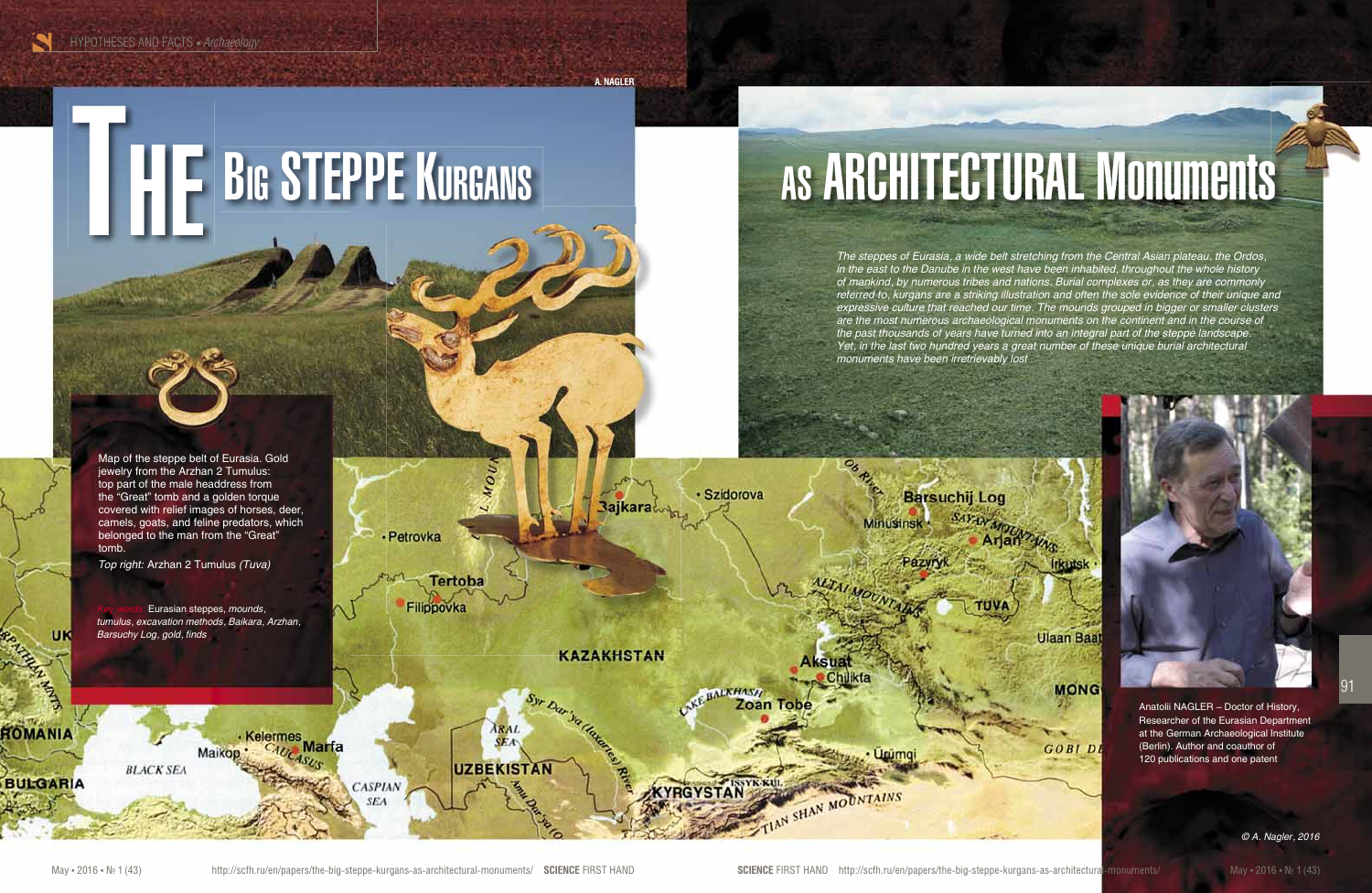

half of the last century, the scale of destruction had become tremendous: dozens of thousands of mounds were demolished, made even with the ground and ploughed up. In Siberia, Kazakhstan, Northern Caucasus, Ukraine, Moldova, and in other regions the tumuli were destroyed as a result of the so-called development of virgin lands or else as a result of gigantic land melioration construction work. Everywhere, the building of large and small water reservoirs, roads and other projects led to the destruction of tumuli. **Large tumulus Baikara (Northern Kazakhstan)**<br>
become trennehologies that of the last century, the scale of destruction had<br>
become trennehologist due of the second<br>
development of integrand and ploughed<br>
up. In Siberia,







Some attempts to save the steppe kurgans were, no doubt, undertaken, and not once. Thanks to the dedicated efforts of archaeologists it became possible to prevent the destruction of a great number of these structures, evidence of human culture, including striking and significant burial complexes, finds from which became the pride of many museums. However, we have to admit that, unfortunately, we have lost far more than we have preserved.

Besides, kurgans, especially bigger ones, have been robbed for centuries. Unfortunately, the same is taking place today, even on a larger scale. Finally, kurgans as archaeological monuments were damaged as a result of the excavations carried out for scientific purposes, especially at the beginning of their study.

# Tumuli are Not Just Mounds

The number of tumuli in the Eurasian steppes may<br>reach many thousands. German archaeologist<br>H. von Merhart, one of the first discoverers<br>of the archaeological treasures of "the big steppe,"<br>described the monuments of the p he number of tumuli in the Eurasian steppes may reach many thousands. German archaeologist H. von Merhart, one of the first discoverers of the archaeological treasures of "the big steppe," of the Middle Yenisei as far back as in the early 20th century as follows: "… one mound, another, followed by a long row of mounds, then another field studded with black hailstones – then another mound – more and more graves, yet another field with burial grounds after other burial grounds stretching for miles…" (Merhart, 1926). The same, or similar, landscape was typical of the whole Big Steppe, its European and Asian parts.

The first scientific study of tumuli is associated with the name of D. G. Messerschmidt, a well-known German scientist in Russian service, who in 1722, during the expedition to Siberia, excavated several kurgans in the Minusinsk Hollow. During the three centuries that elapsed since then, archaeologists dug a lot of tumuli in Eurasian steppes; the artifacts found in those mounds became the main, often the sole virtual materials for studying various historical epochs.

The richest mounds, with hundreds, sometimes thousands of artifacts made of precious metals, were discovered in the kurgans of the early Iron Age nomads, the larger part of which was dug in the 19th and 20th centuries. Unfortunately, the documentation of early excavations (when it took place at all) left much to be desired. The methods of archaeologists of those times were practically no different from those of grave robbers, and their main objective was finding valuable, spectacular things, while

Large tumulus Barsuchy Log (Middle Yenisei). Appearance, the results of geophysical prospecting, and a three dimensional model of the kurgan

When these areas were included in the Russian state, they became involved in active economic activity which caused the destruction of many tumuli. By the second *Above:* Large tumulus Baikara *(Northern Kazakhstan)*. *Below:* Golden plaque in the shape of a bird of prey and stone sinkers for a fishing net, found on the edge of a burial pit of the Scythian time.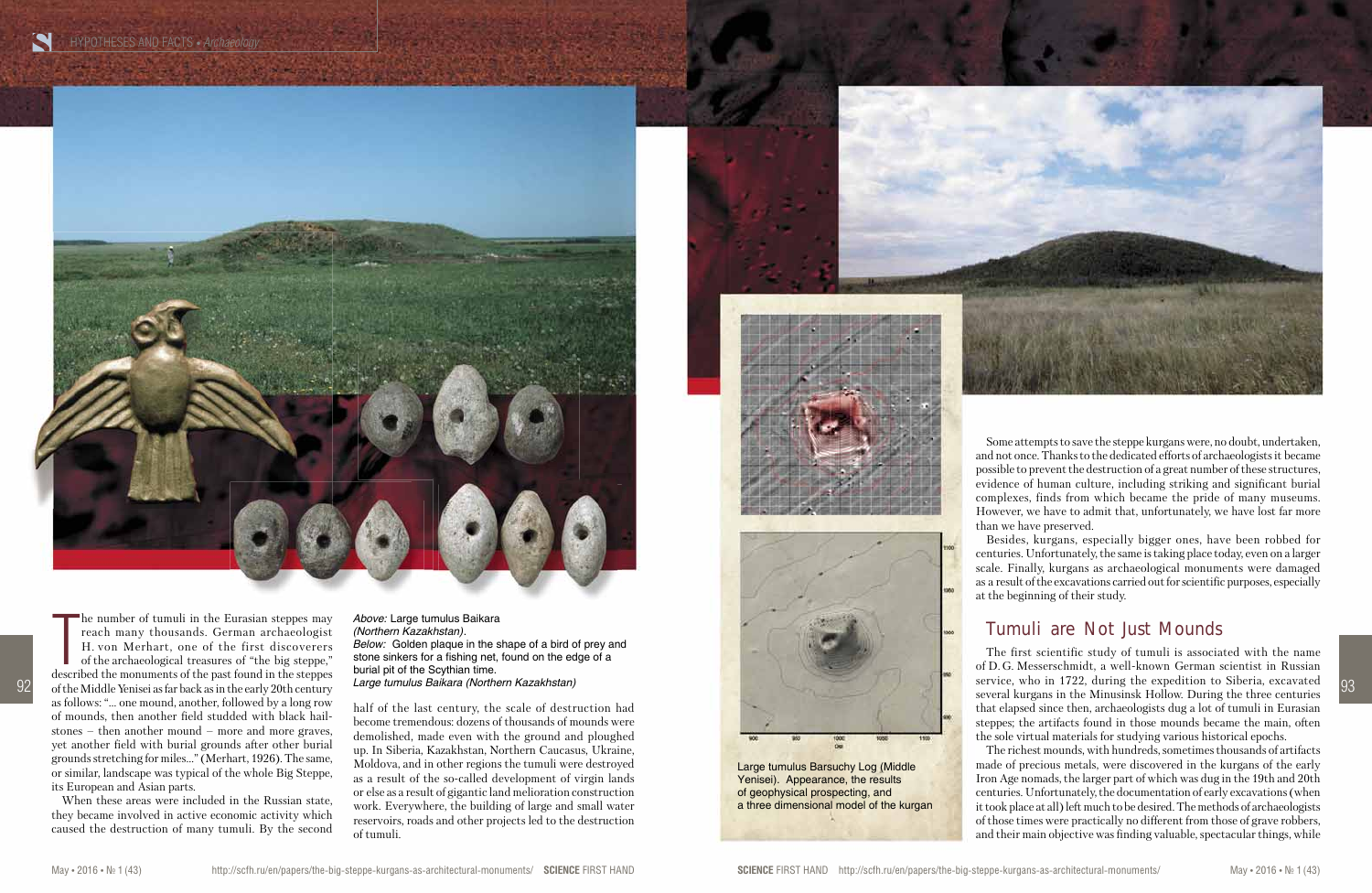geneticists, as well as representatives of other sciences participate in field work. As a result, both the volume and quality of scientific information obtained during the excavation of kurgans, increase immeasurably.

## Turf Pyramids

One of the first large kurgans that was studied with a variety of modern science techniques, and the burial structure of which was studied in detail during the excavation was the Baikara Tumulus in Northern Kazakhstan. Actually, it is one of the biggest kurgans in the North- Kazakhstan forest-steppe: at the beginning of the excavations its diameter amounted to 85 m, and

the height was 7 m.

Built in the 5th century B.C., the large Baikara Tumulus proved to be a complex architectural construction: to build it various materials (stone, timber, clay) had been used, layers of turf in the first place. Everywhere in the steppe, the tumuli were erected employing a similar technology. These are large tumuli in the Ukraine and in Northern Caucasia, the Filippovskii Tumulus in the South Urals, and some others. The size of the Baikara Tumulus, the complexity and thoroughness of its structures testify to the fact that the building required not only a huge expenditure of materials and labor but also careful planning and supervision based on experience accumulated in the course of erecting such structures.

The exterior of the large Barsuchy Log Tumulus in the Minusinsk Hollow (the Middle Yenisei), which was built approximately at the same time as Baikara, differs drastically from the latter. Prior to the excavations, Barsuchy Log had been a pyramid with a rectangular stone wall (this local architectural tradition is characteristic exclusively of the Middle Yenisei), whereas the round stoneshelled Baikara was surrounded by a ditch. But they were both built from pieces of turf in compliance with ancient common practice: three steep slopes and one gentle slope, and a flat top. The tumuli were excavated according to one and the same method: in parallel sections, preserving seven stratigraphic edges, which made it possible to trace in detail the design of the structure, as well as to elucidate traces of ritual ceremonies that accompanied each of the four stages of its construction.

The inner core of the Barsuchy Log Tumulus, a rectangular platform in shape, was made with mortar of well-kneaded blue-grey clay with a lot of river silt. In the Early Iron Age tumuli of Eurasia, such a technology was observed for the first time; this fact makes us re-evaluate the level of development of building practice of early nomads.

Likeness between the two tumuli clearly testifies to similar religious beliefs, traditions, and culture of their

ordinary material was often thrown out. Thus, up to now, only an insignificant part of the finds from the excavated tumuli, even the most well-known, has been introduced into scientific circulation.



Since the mid-20th century the methods of field work have been improving; the researchers have started recording the so-called "mound embankments" more thoroughly, too. Accumulation of new data resulted in a qualitative leap in the understanding of the significance and role of kurgan monuments. Thus, M. P. Gryaznov, a Russian historian and archaeologist, formulated (1961) a concept that kurgans are not just mounds; rather they are very old architectural structures that lost their shapes and took the shape of round hills. However, this promising idea gained support only on the part of those, not very numerous, researchers who came to perceive the tumulus as a holistic archaeological site, including not only the burial objects and tombs, but also the design of the kurgan itself.

Unfortunately, in spite of all the advanced ideas, the concept of a kurgan as a certain additional filling above the tomb prevails in archaeology to this day. Even now, when kurgans are excavated in Eurasia, mound embankments do not get sufficient attention: the researchers are more interested in the finds from the tombs. In the first place, this is connected with the fact that the overwhelming majority of the excavations are "rescue operations." Respectively, they are generally conducted in haste; hence, a lot of significant information, including that which is related to the kurgan structure, is not properly documented. The Issyk Tumulus in southern Kazakhstan and Tolstaya Tomb in the Ukraine may serve as examples of this approach: even the area immediately adjacent to the kurgans was not investigated there. Therefore, no wonder that our knowledge of the kurgan architecture as well as its regional features still remain rather limited.

Luckily, in recent years the situation has been changing, first and foremost in the Central-Asian region, where a few fairly large early Iron Age kurgans (Baikara, Arzhan-2, Barsuchy Log and some others) have been studied by joined efforts of Russian, Kazakhstan and German researchers. Another example is large Bronze Age Marpha Tumulus in Northern Caucasia, where excavations are being carried out now.

Large tumuli like these, usually referred to as élite or great tumuli, yield maximum scientific information because they served not only as burial grounds for nobility, but also as sites for performing some complex, sometimes dramatic burial and funerary ceremonies whose traces may be found on these monuments.

Nowadays such joint investigations are conducted employing a multidisciplinary approach, which means that not only archaeologists, but also geophysicists, soil scientists, palaeobotanists, palaeozoologists, anthropologists, and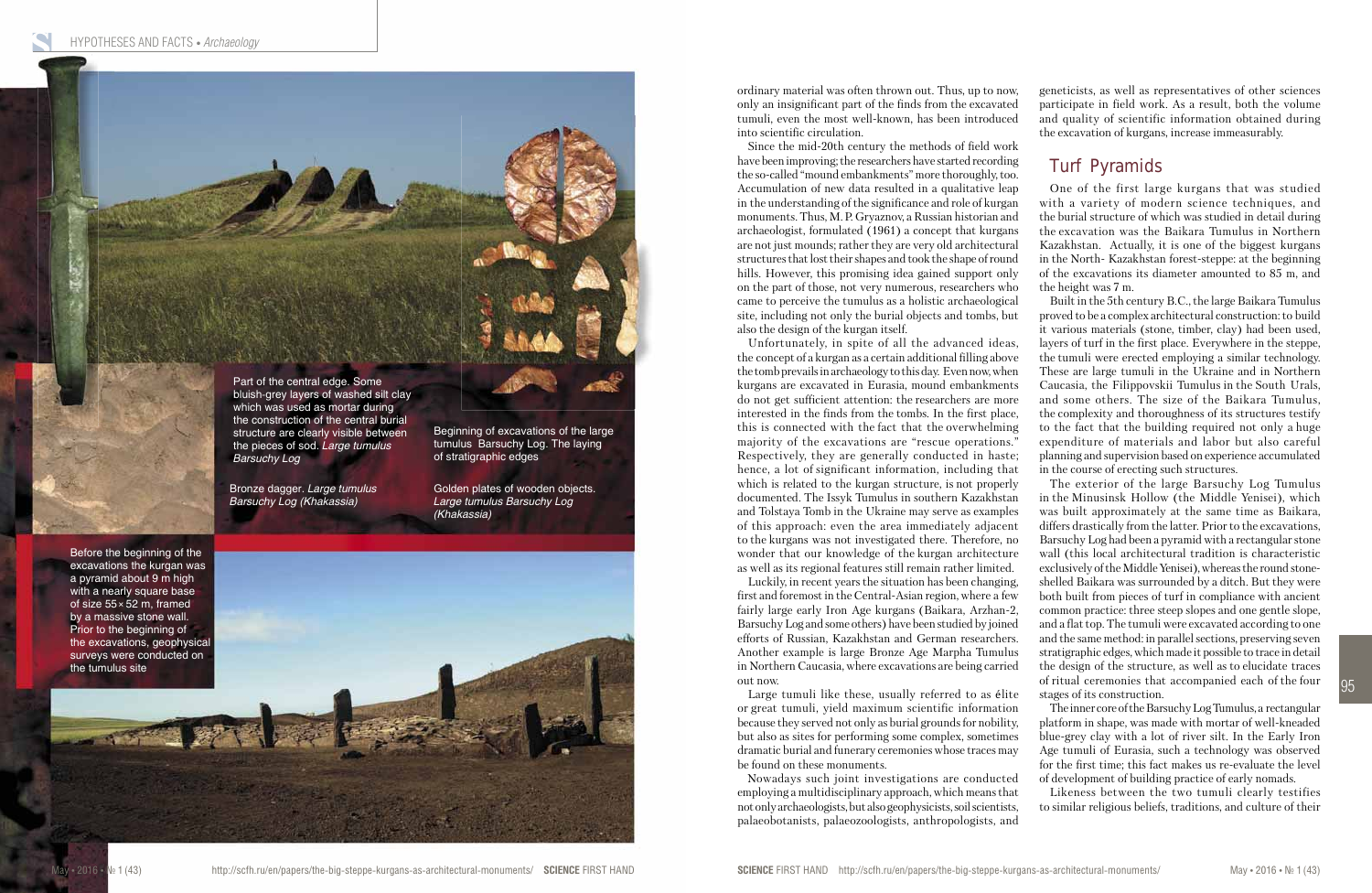





97

builders. The origins of this likeness should be sought in Central Asia, where the oldest of the monuments known today, that is Saka Burial monuments – Chilikty (Eastern Kazakhstan) and Arzhan (Tuva)- were studied.

### Funeral Feast at the Foot of the Tumulus

In the Uyuk River valley in the Yenisei Basin, a great kurgan necropolis including a chain of four large round stone platforms is situated. The westernmost of them is the Arzhan Tumulus, the most ancient monument of the Saka-Scythian time dating from the late 9th to the early 8th centuries BC. Excavations of the 1970s showed that this tumulus, 120 m in diameter and 4 m high, was a complex wooden structure with radially arranged burial chambers spanned by massive walls of stone slabs, where humans and horses had been buried.

The Arzhan-2 Tumulus, the easternmost stone platform, 80 m in diameter and up to 2 m high,

**SCIENCE** FIRST HAND http://scfh.ru/en/papers/the-big-steppe-kurgans-as-architectural-monuments/ May • 2016 • № 1 (43) №

Golden torque that belonged to the man from the "Great" Tomb *(Arzhan 2 Tumulus, Tuva)*, covered with relief images of horses, deer, camels, goats, feline predators. *Left:* Layout of the complex

Arzhan Tumulus in Tuva, the oldest known burial monument of the Saka-Scythian time, dating back to the late

![](_page_3_Picture_9.jpeg)

Site of multiple feasts in the southern part of the complex

Wooden bucket with a golden handle. The handle is covered with scaly ornament; the end of the handle is made in the form of a hoof. *Arzhan 2 Tumulus (Tuva)*

Periphery of the Arzhan 2 Tumulus. One of the ritual stone rings with the remains of burned animals. Reindeer stone used as one of the stones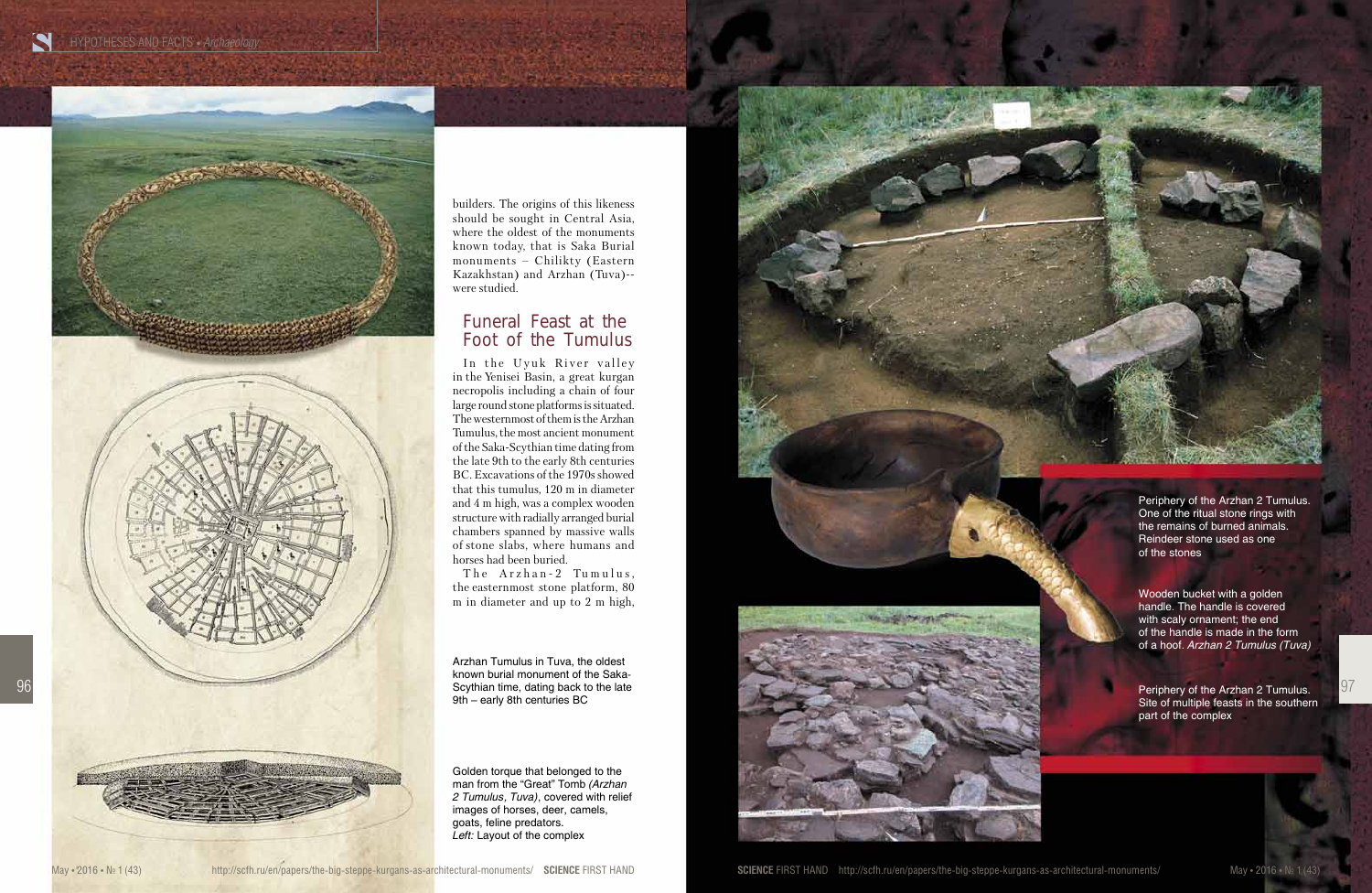HYPOTHESES AND FACTS • *Archaeology* 

![](_page_4_Picture_1.jpeg)

![](_page_4_Picture_14.jpeg)

Male dagger from the Great Tomb, inlaid with images of tigers, goats and stylized heads of birds of prey. *Arzhan 2 Tumulus (Tuva).*

Golden pendant in the form of a boiler from the Great Tomb. Its entire surface is covered with relief ornaments with images of animals. *Arzhan 2 Tumulus (Tuva)*

was excavated by the joint expedition of the German Archaeological Institute (Berlin) and the State Hermitage (St. Petersburg) with an active participation of specialists from the Institute of Archaeology and Ethnography SB RAS (Novosibirsk). Prior to the beginning of the excavations, geodetic and geophysical surveys of the tumulus were conducted; they showed that the platform was the central part of the complex monument.

The platform itself was built in four stages from sandstone plates and reinforced at the edges by a massive stone shaft. The central tomb contained the remains of two people belonging to nomadic élite, as well as a large number of the socalled accompanying tombs – men's, women's and children's. Some tombs that contained many weapons and gold ornaments were found under the stone shaft, which is indicative of the fact that those people were buried there before the platform was built. The majority of people buried there are likely to have been killed in a bloody ritual prescribed by religious beliefs. Besides, the archaeologists found the remains of 14 horses, and a cache of weapons and horse equipment in the tumulus.

On three sides the platform was surrounded by numerous stone rings of different sizes; inside the rings there were a lot of pieces of charcoal and ash, melted metal parts of horse harness, as well as fragments of burnt bones of horses and cattle and other live-stock (similar stone ring structures had been previously discovered in the Arzhan Tumulus). It is interesting that the burning took place elsewhere: only the unburned residues were put in the stone rings. The south side of the complex was surrounded by low circular stone structures. The large number of bone fragments of cattle and of other live-stock that were found there is a clear sign that these structures, more than once, served for conducting funeral feasts, the final stage of a burial rite. These finds indicate that the complex had been used for fulfilling certain cult rituals over a long period of time.

The excavation of the Arzhan- 2 Tumulus has conclusively proven that it should be considered as a complex archaeological monument which includes not only the tombs and the structure built over them, but also the adjacent area that contains artifacts associated with the constructing of the tumulus and with the ritual actions performed there. All this evidence is not always visible on the surface, but to exclude its presence is obviously impossible, especially in the case of large tumuli.

In this respect, a good illustration is the Alexandropol Tumulus (the Lugovaya tomb) in the Ukraine, the first large tumulus in the European part of the Eurasian steppes, which was completely excavated with a scientific purpose in 1852 to 1856. Research of its periphery, carried out only

The main tomb of Arzhan 2 Tumulus: Accompanying male *(top)* and female *(bottom)* tombs. *Arzhan 2 Tumulus (Tuva)*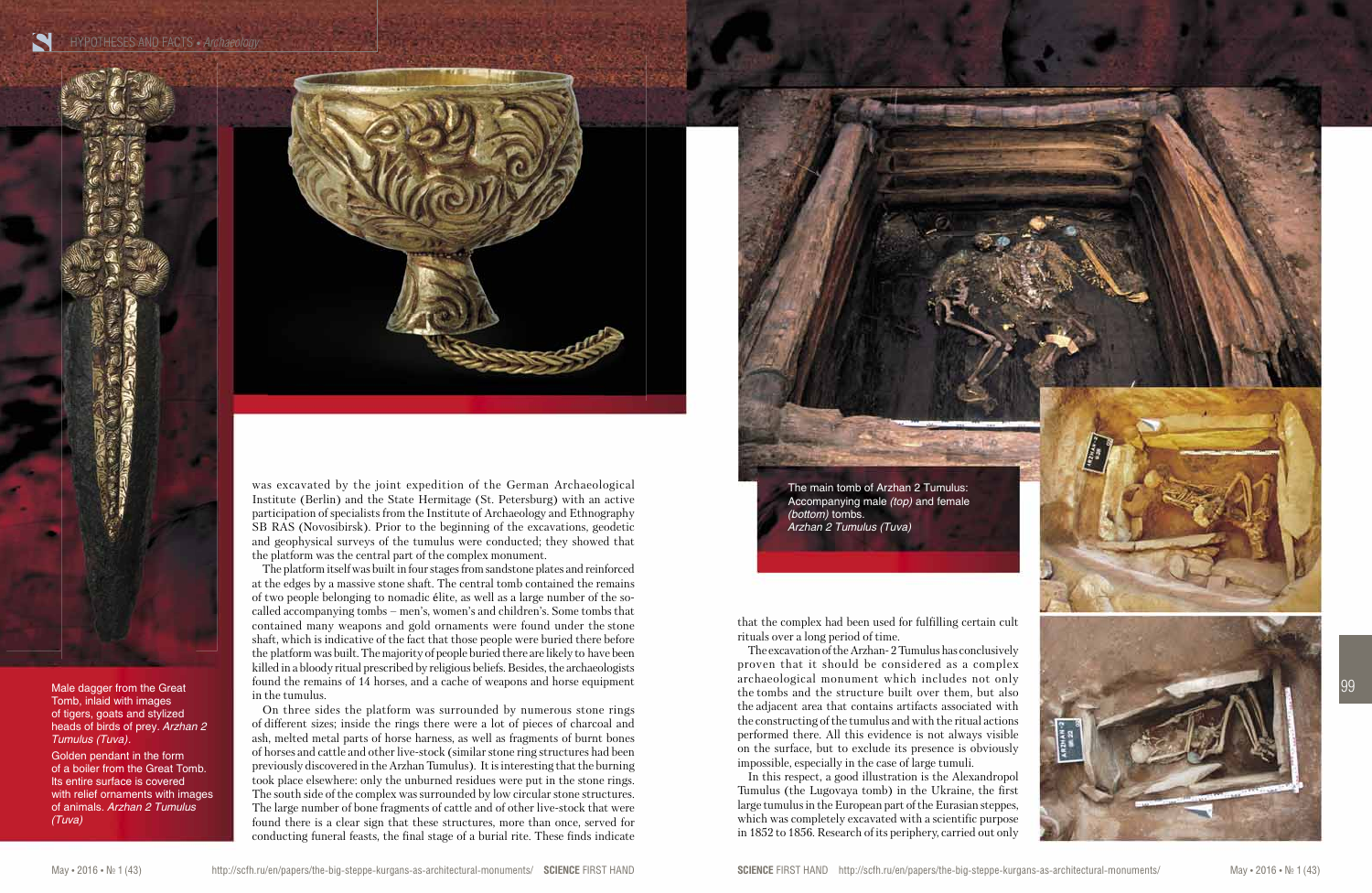![](_page_5_Picture_1.jpeg)

were built not of turf, but of thick compacted clay. Then their surface was carefully coated with liquid clay, and the whole structure was faced with a stone shell "glued" onto the surface. The inner, denser structure of the tomb was built in the same way.

We encountered similar construction technology when excavating the tumuli of the Hun-Sarmatian time in Aksuat (Eastern Kazakhstan), where mud-brick burial structures had existed in the Early Scythian times. The tumuli unearthed in the Chiliktinskaya Valley, dating from the 7th century B. C., looked the same.

in recent years, discovered behind the ditch surrounding the kurgan some areas with remnants of several feasts. In the largest of them, surrounding the kurgan in a wide strip for approximately 110 m, the researchers found fragments of about two hundred amphorae, bronze, iron and gold jewelry, as well as eleven tombs that contained the remains of people who had been forcibly put to death.

In 2011, geomagnetic exploration helped to discover the periphery of the Tert-Both Tumulus (Western Kazakhstan), rich in artifacts. Though it had no manifestations visible to the naked eye, a real sacrificial complex with remains of horses and people was found there. In this connection, one cannot but recall the large kurgans near the village of Filippovka (Orenburg oblast), not far from Tert-Both; the 2004 to 2007 excavations there yielded unique finds. Near burial structures, the researchers found fragments of bronze cauldrons and bronze finials, but, unfortunately, the periphery of the tumulus was not investigated.

# Colossi Made of Clay

Semirechye (Southern Kazakhstan) was one of the most important cultural centers of the early nomads, as evidenced by a large number of tumulus necropolises found there. Even the first examination shows that once these tumuli had a periphery rich in architectural structures, which in most cases was destroyed as a result of economic activity.

One of the exceptions was the Zhuantobe burial site: its main kurgan has a height of 11 m and a diameter of 113 m. Geophysical surveys found around the mound a large number of round stone structures, under which some tombs were then discovered. All the peripheral area was surrounded by a stone-paved road that may have been built for ritual purposes. Such a design of Early Iron Age kurgans in Eurasia had never been seen before. Moreover, this is the first evidence of the existence of the technology of road construction in Central Asia at such an early time (5th century BC); besides, it was a highly advanced technology: the roadbed was first leveled, compacted and paved with medium-sized stones, over which a layer of clay mixed with small gravel was then applied and compacted. Analogues of such a highly advanced construction level have not been found yet. It is hard to imagine that such an advanced technology was applied only for constructing funeral complexes, but that is another topic that requires special research.

Not only did the kurgan periphery have its own specific features characteristic of Semirechye, but the kurgans

![](_page_5_Picture_10.jpeg)

![](_page_5_Picture_7.jpeg)

Tumulus 8 (Aksuat). Part of the central edge with clearly visible layers of wattle- and- daub structures. The layers were applied sequentially, one after another. Soft wet clay was laid, rammed, and then covered with a layer of clay, sand, and small stones

mixture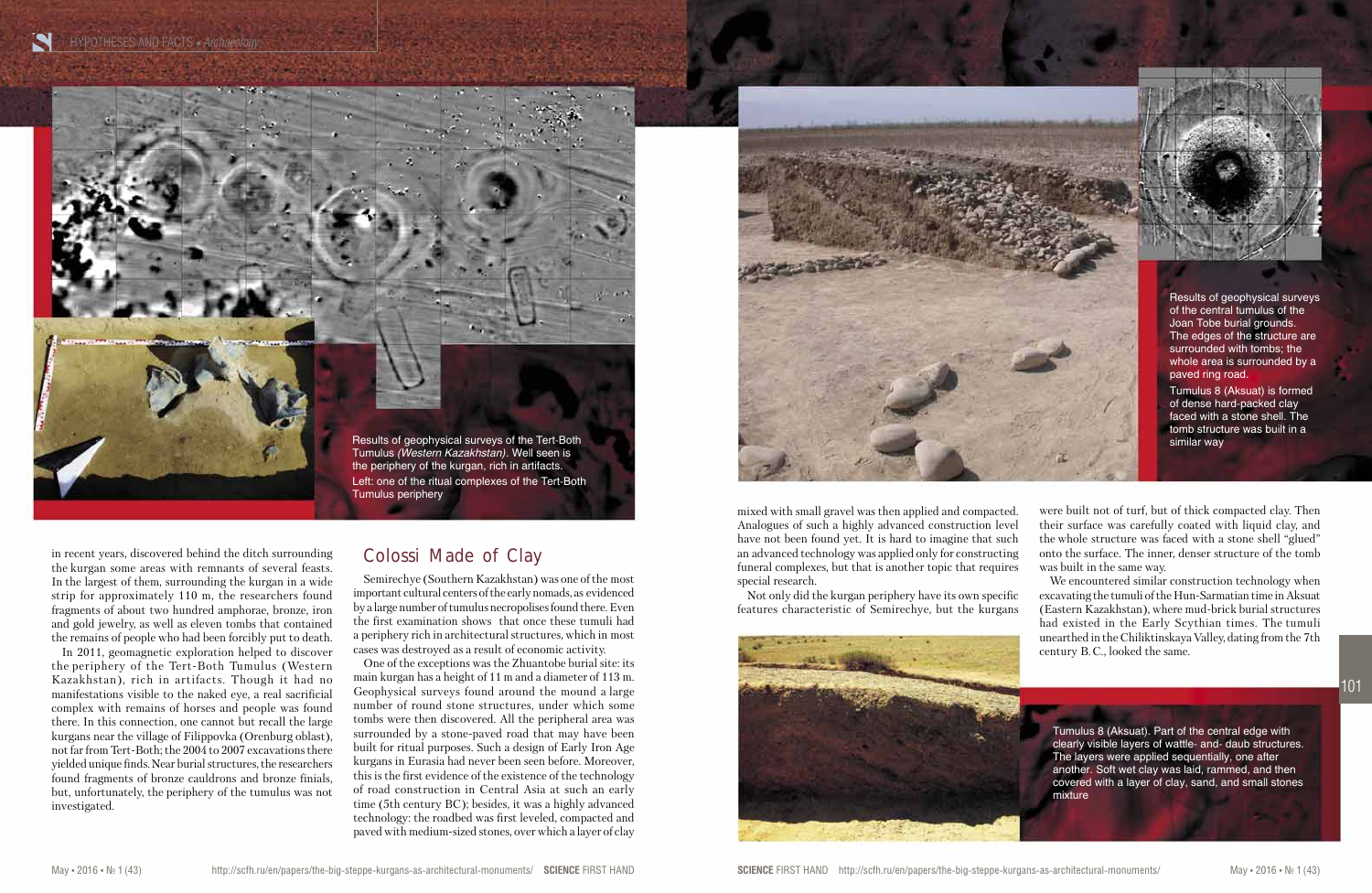![](_page_6_Picture_1.jpeg)

The Marpha mound (Central Ciscaucasia) before excavation The Mapha mound's adobe construction made of clay blocks Details of the clay blocks of the Mapha mound

### A SOIL SCIENTIST'S VIEW

Methods of soil science are now quite commonly used in archaeological research, but in the vast majority of cases we are talking about soils buried under the kurgan structures or under culture layers of ancient settlements. These data are commonly used to reconstruct palaeoclimatic conditions or to detect anthropogenic impacts on the natural environment in the distant past.

The material from which, in fact, the tumuli are stacked is examined much less frequently. The terms "mound" and "addition" are commonly used in the descriptions, which does not presuppose the study of the tumulus as a single, purposebuilt architectural complex. As a result, the structural features of the mound material and the forms of the original structures are practically not studied; hence, no methods or approaches to solving these problems have been developed. The 2013–2014 paleobotanical study of the Martha Tumulus in the Stavropol krai, made in conjunction with the archaeologists, can be called a pioneering investigation. The methodological approaches to the study of earthen tumulus construction had to be developed literally on the move. When working on the Martha Tumulus the archaeologists used a non-standard technology in which the surface was scraped (the soil from the surface was removed layer after layer) manually, with separation of clay construction blocks. In order to study the soil, the same procedure was performed on outlier edge 3 on the south side of the mound.

The upper granular layer appeared not to have been processed by soil-formation and was the result of a recent displacement of the material. It was followed by a sod horizon containing humus, the soil that was formed on the surface of the mound. A horizontal sweep showed that it was ordinary soil of roughlumpy structure typical of modern virgin soil, penetrated by plant roots, pathways of earthworms and burrowing animals. The next horizon, according to soil science concepts, had to be a subhumus transitional horizon of modern soil, with columnar-lumpy structural separateness, as it actually proved to be.

Thus, the first field study allowed us only to conclude that the surface of the kurgan was so deeply affected by modern soil formation that "by eye" it is impossible to determine whether the material for constructing the kurgan was placed there in the form of specially molded blocks or poured. The next step was chemical analysis and micromorphological study

oint Russian-German investigations of recent<br>years have substantially expanded and changed<br>our idea of kurgans. A fundamentally new,<br>multidisciplinary approach to their study<br>ultimately made it possible to give a precise d oint Russian-German investigations of recent years have substantially expanded and changed our idea of kurgans. A fundamentally new, multidisciplinary approach to their study to these archaeological monuments. So, a kurgan is a burial and ritual complex which consists of three parts that make a whole. These are graves, hoards, sacrificial complexes; structures built over them, sometimes complex and monumental, that are architectural monuments in their own right; and the areas that are adjacent to the structure, that is the kurgan periphery, where there are moats, memorial complexes, tombs, artifacts, and culture remains associated both with the construction of the complex and with ritual ceremonies carried out there.

of the samples. Whereas for chemical analysis usual "loose" soil samples were used, the micromorphological study used undisturbed soil monoliths of size  $3 \times 5$  cm, of which, after special impregnation, thin sections with a thickness of 30-50 micron were made. It is in these samples that the specialists were able to detect the presence of obviously "foreign" microfragments which consisted of much more tightly packed "foreign" material saturated with fine-dispersed (clay)

substance. surface.

Can we treat these microfragments inside the material of the upper part of the kurgan loosened by soil-formation as the remains of the "bricks"? In other words, can they be reliable evidence that the building material was artificially mixed, compacted and placed in the kurgan in the form of already molded blocks? To answer these questions, we have compared the microfabrics taken from two horizons of soil on the surface of the kurgan with modern soil and with the soil buried under the kurgan. It turned out that such unnatural soil compaction and enrichment in clay are distinctive only of the microfragments from the soil horizons on the kurgan

![](_page_6_Picture_18.jpeg)

 The next step was a test for phytolites (determining the silicificated residues of vegetation and other biogenic forms) of the most well-preserved bricks from the deeper layers of the Martha Tumulus structure, which was conducted by A. A. Golyeva, Doctor of Geography at the Institute of Geography RAS (Moscow). The analysis showed that no

To work on the Martha Tumulus, the archaeologists used the method of horizontal stripping on the surface. *The arrow points to outlier of edge 3 in the south field of the tumulus*

Adobe structures, rather than mounds, were erected over the tombs in the Early Bronze Age. Excavations of the large Martha Tumulus (4,000 years BC) in Central Ciscaucasia are now being conducted by a joint Russian-German team of researchers; the tumulus belonged to the Maikop culture. The Martha Tumulus was also built from clay blocks; on its periphery some sites paved with clay blocks were discovered, and on one of the sites there was a badly damaged structure made of clay blocks similar to the blocks of the tumulus.

A new perception of tumuli requires of the archaeologist certain drastic changes in the methods of study. Participation of other scientists in the research makes it necessary to take into account the specifics of their work during the excavations, such as facilitating sampling for laboratory tests, etc. This enhances the responsibility of archaeologists in carrying out field work and, of course, should be reflected in their officially adopted methods. So far, we only have the excavation methodology adopted by the Moscow Institute of Archaeology of the Russian Academy of Sciences in 2011, according to which the basic elements of a tumulus are a "mound; buried soil, ... i. e. the surface layer of soil with vegetation on which the mound was sprinkled; the "mainland" – the layer of soil below the buried soil." The document does not contain a single word on the kurgan periphery; neither has it raised a question of multidisciplinary studies. And in this sense this methodology is suitable only for tumuli in Ciscaucasia, one of the many regions in the Eurasian steppe zone.

This situation has been corrected by "The regulation on the procedure for conducting archaeological field work and compiling scientific reporting documentation,"